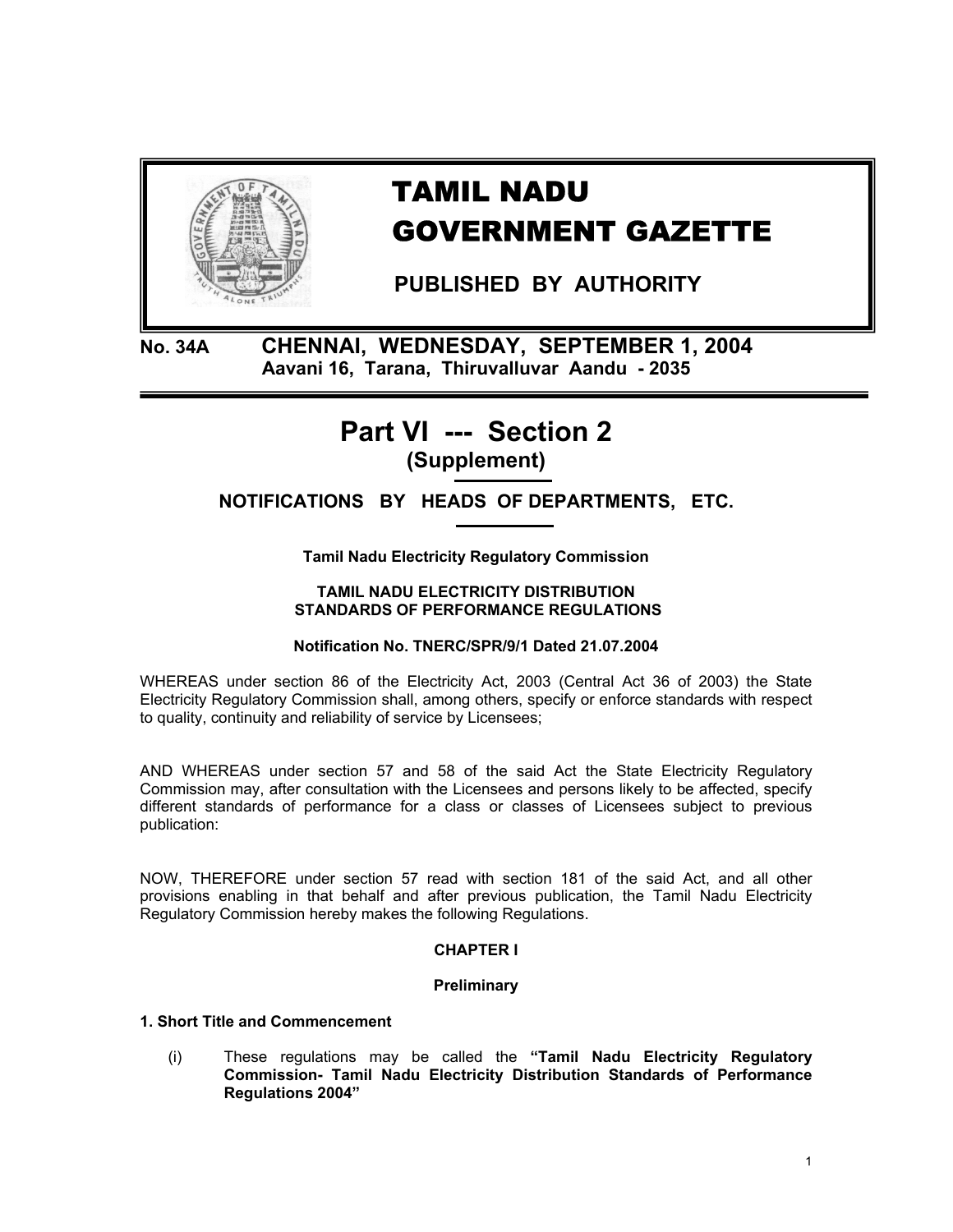- (ii) All these Regulations expect provisions under regulations 21 and 22 shall come into force from the date of their publication in the Tamil Nadu Government gazette.
- (iii) The provisions under regulations 21 and 22 shall come into force after one year from the date of their publication in the Tamil Nadu Government gazette.

## **2. Definitions**

In these Regulations unless the context otherwise requires: -

- (i) **"Act"** means the Electricity Act 2003 (Act 36 of 2003)
- (ii) **"Commission"** means the Tamil Nadu Electricity Regulatory Commission.
- (iii) Words and expressions used in these Regulations but not defined either in these Regulations or in the Act shall have the same meanings as understood in the engineering and commercial circles.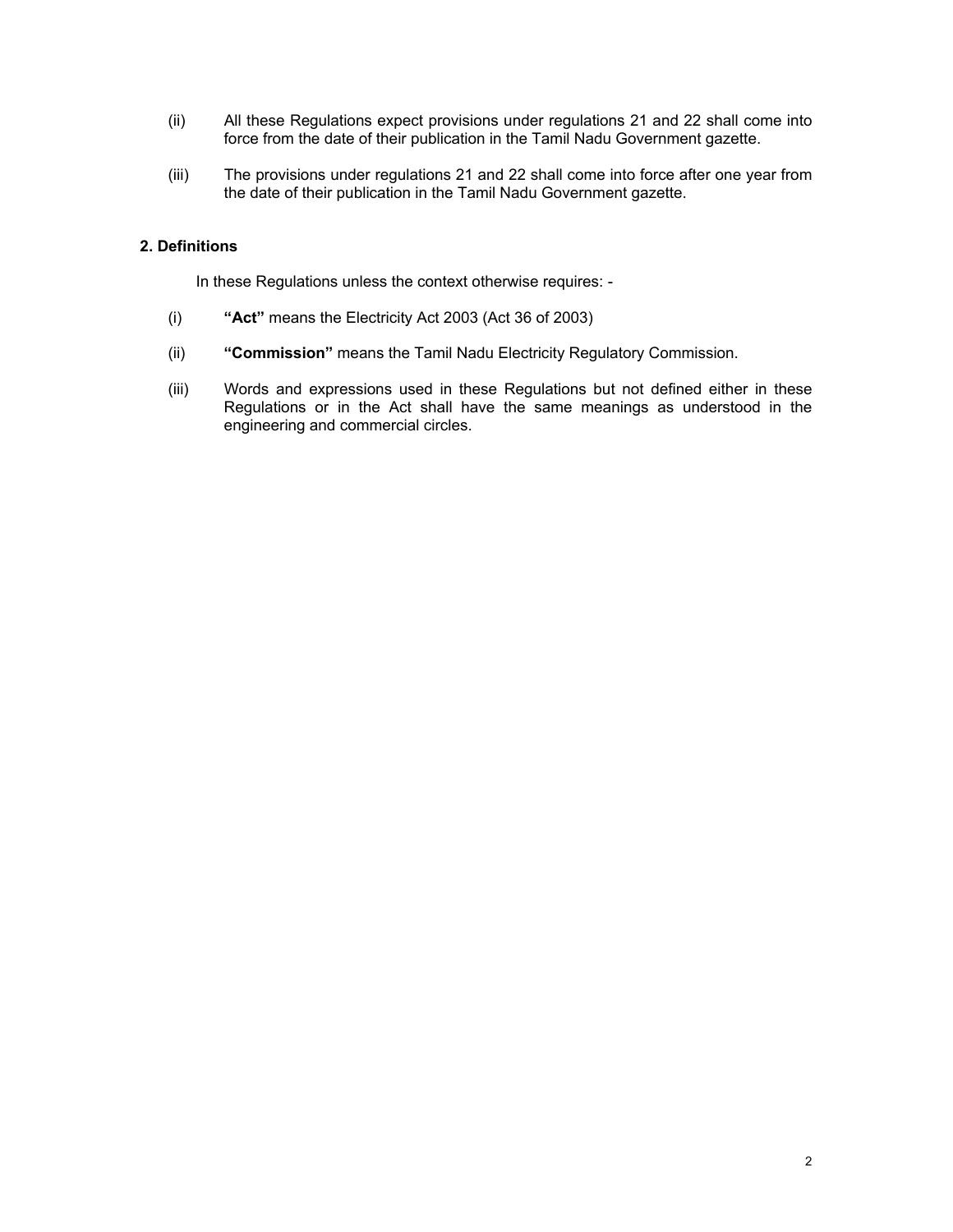#### **CHAPTER 2**

#### **Distribution Standards Of Performance**

#### **3. Quality of Service**

Quality of service means providing uninterrupted, reliable electric supply at stipulated voltage and frequency, which will be the end result of its planning, designing of network, operation and service management to ensure stability in supply and prompt compliance of consumers' complaints on metering and billing. The supply with frequent power failure, fuse of calls, voltage fluctuations will not ensure continuity in supply. These factors determine the degree of satisfaction of the consumers.

#### **4. Duties of the Licensees to Supply on Request**

Section 43 of the Act deals with duty to supply and read as below:

"43. (1) Every distribution licensee, shall, on an application by the owner or occupier of any premises, give supply of electricity to such premises, within one month after receipt of the application requiring such supply:

Provided that where such supply requires extension of distribution mains, or commissioning of new sub-stations, the distribution licensee shall supply the electricity to such premises immediately after such extension or commissioning or within such period as may be specified by the Appropriate Commission.

Provided further that in case of a village or hamlet or area wherein no provision for supply of electricity exists, the Appropriate Commission may extend the said period as it may consider necessary for electrification of such village or hamlet or area.

(2) It shall be the duty of every distribution licensee to provide, if required, electric plant or electric line for giving electric supply to the premises specified in sub-section (1):

Provided that no person shall be entitled to demand, or to continue to receive, from a licensee a supply of electricity for any premises having a separate supply unless he has agreed with the licensee to pay to him such price as determined by the Appropriate Commission.

(3) If a distribution licensee fails to supply the electricity within the period specified in sub-section (1), he shall be liable to a penalty which may extend to one thousand rupees for each day of default."

The Licensees shall endeavor to give supply within a week but not exceeding 30 days wherever no extension or improvement works are involved in giving supply.

The Licensees shall observe the following time schedule for supply of electricity involving extension of distribution lines, etc.

| Category                                                        | Time Schedule |
|-----------------------------------------------------------------|---------------|
| a) Extension and improvement without   60 days<br>transformers: |               |
| b) Extension and improvement with $\frac{1}{2}$ 90 days         |               |
| transformers.                                                   |               |

Note: This time schedule is also applicable for additional loads.

#### **5**. **Exceptions on Duty to Supply for Agricultural and Hut Services:**

The provision under section 43 of the Act is however not applicable in the case of agricultural and hut services, which shall be governed by the directives issued by the Commission from time to time, on the basis of the guidance on this matter by the National Electricity Policy (as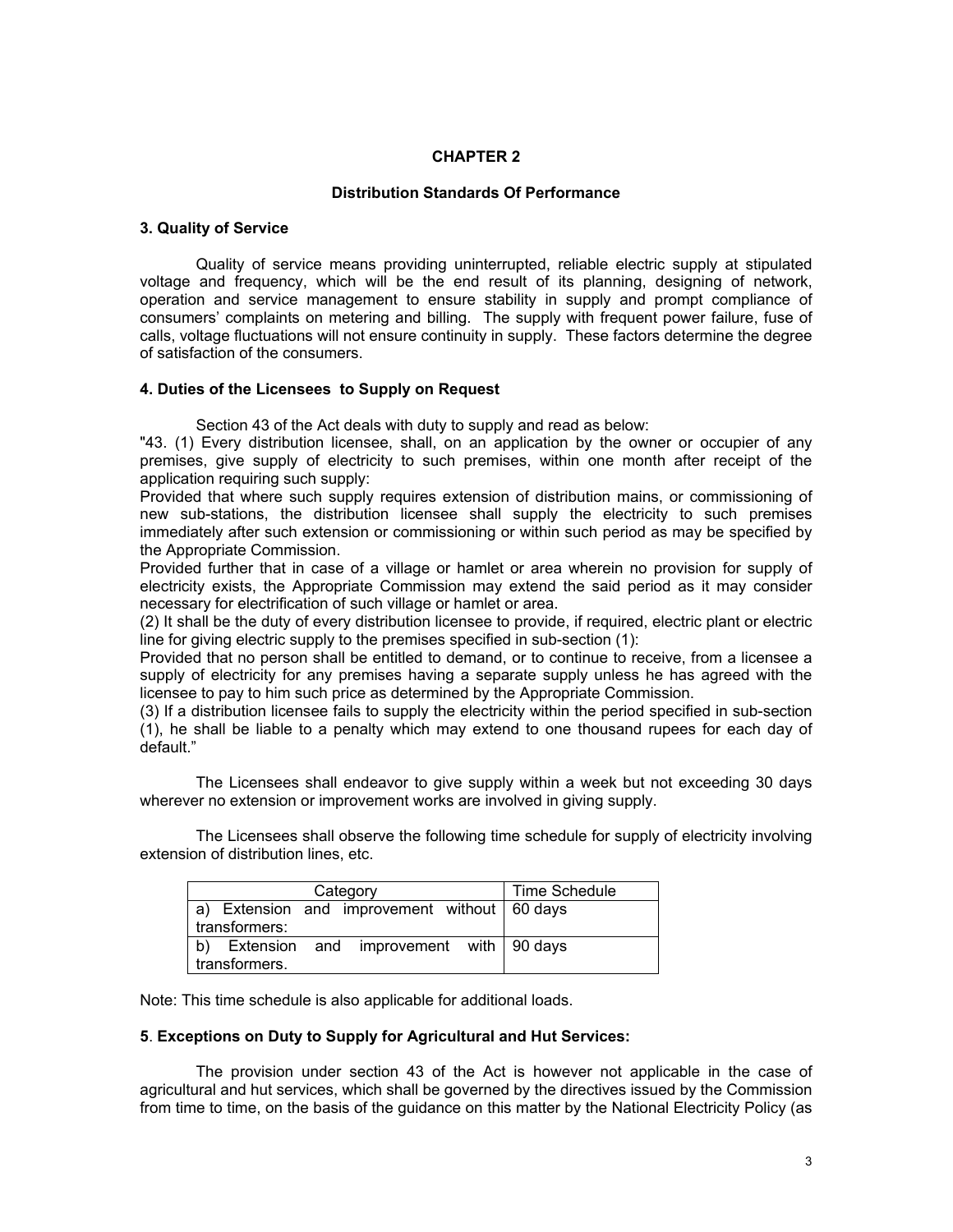stipulated in section 86(4)) of the Act and the policy directions in public interest by the State Government (as stipulated in section 108 of the Act)

#### **6. Temporary Supply**

The intending consumers may require temporary services for construction of residential houses, complexes, commercial complexes, industrial premises and also for illumination during festivals, etc.

Such temporary services shall be effected as per the time schedule specified for the new and additional loads.

The Licensees shall refund the balance deposit if any within 3 months from the date of disconnection of service after temporary supply period is over.

#### **7. Shifting of Service Connection / Deviation of Lines and Shifting of Equipments**

Wherever the consumers request for shifting the service connection as specified in the Supply Code, or for deviation of the existing lines at their cost the following time schedule shall be observed for completing these works after getting the expenses as specified in the Distribution Code / Supply Code.

| 1. Shifting of meter / service                  | 15 days |
|-------------------------------------------------|---------|
| 2. Shifting of LT / HT lines                    | 60 days |
| 3. Shifting of Transformer structures           | 90 days |
| The time sehedule given eboye includes the time |         |

 The time schedule given above includes the time required for preparation of estimates, collection of deposits, etc.

The accounts should be settled within three months from the date of completion of shifting work by recovery of excess expenditure or refunding the balance deposit.

#### **8. Transfer of Service Connection**

The transfer of service connection shall be effected within 7 days from the date of receipt of complete application.

#### **9. Change of Tariff**

A consumer can utilize a service connection given to him for a purpose different from the purpose for which he originally obtained the service connection, only if the same tariff is applicable to the new purpose also. If a different tariff is applicable to the new purpose, the consumer shall apply to the Licensee before changing the purpose and a revised Test Report will be taken indicating the change in the tariff.

The Licensee shall effect change of tariff within seven days from the date of receipt of application from the consumer.

However no consumer shall be permitted to change the tariff of the service connection from any Low Tension Tariff (other than agriculture) to Low Tension Tariff for agriculture.

#### **10. Complaints in Billing, etc.**

Wherever the Licensees receive complaints from consumers that there is error in billing, etc. the Licensee shall resolve such disputes regarding quantum of commercial transaction involved within the due date for payment, provided the complaint is lodged three days prior to the due date for payment. Such of those complaints received during the last three days period shall be resolved before the next billing along with refunds / adjustments if any. However, the consumer shall not, on the plea of incorrectness of the charges, withhold any portion of the charges.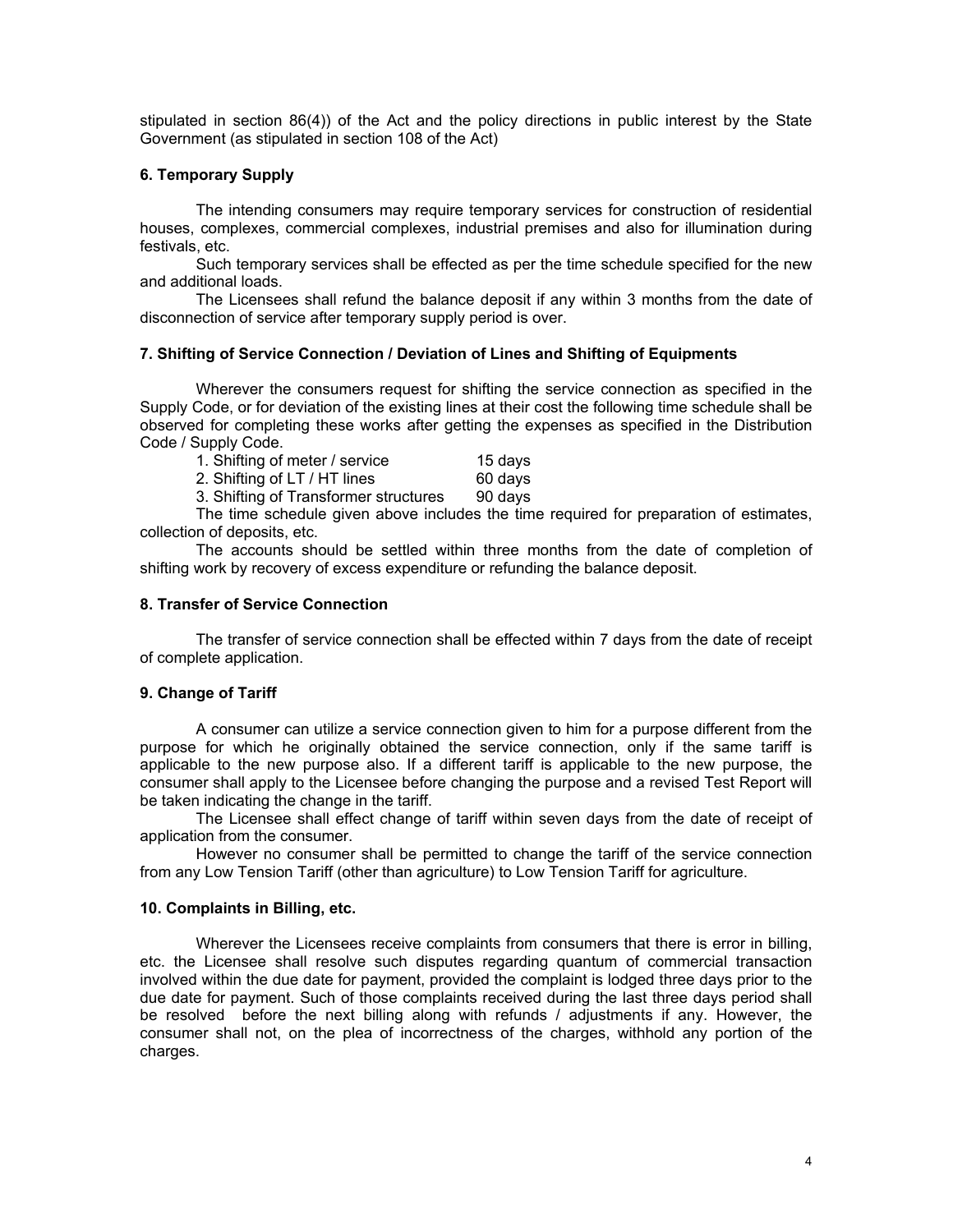#### **11. Replacement of Meter**

Wherever the Licensees receive complaints or the Licensee found during inspection / meter reading, that the meter in a service connection is not correct or defective or burnt, the Licensee shall replace the meter after collecting the charges as applicable and within 30 days.

#### **12. Interruptions and Restoration of Supply**

(I). The Licensee may, for reasons of testing or forced outage or maintenance, temporarily discontinue the supply for such period as may be necessary, provided that in case of planned shut down for improvement / periodical maintenance of distribution network, the Licensee will, wherever possible give advance notice in this behalf and notify through local newspapers in advance.

(II) In case of interruptions to individual or a group of consumers due to breakdown, the Licensee shall restore supply as per the time schedule furnished below:

| Interruption due to                             | Power restoration time |          |
|-------------------------------------------------|------------------------|----------|
|                                                 | Urban                  | Rural    |
| High Tension supply failure                     | 1 hour                 | 6 hours  |
| Fault in pillar boxes or transformer structures | 2 hours                | 4 hours  |
| Failure of distribution transformer             | 24 hours               | 48 hours |
| Individual service connection faults            | 3 hours                | 9 hours  |

 Failure / Interruption in Corporation limits and certain special areas declared by the Commission from time to time shall be attended to round the clock within the time limit specified for urban areas. Complaints of failure/ interruption at consumer premises in rural areas and urban areas other than corporation limits shall be attended to between 8.00 AM and 6.00 PM. Individual complaints of consumers received during night hours i.e., from 6.00 PM to 8.00 AM shall be considered to have been received at the start of working hours on the next day and attended to within the time limit as specified above. The restoration time specified in respect of individual service connection faults in rural areas shall exclude the time period of 6.00 PM to 8.00 AM. However the complaints from essential services like Water supply, Hospitals, and other important Govt. services shall be attended to immediately, round the clock

 (III) In case of interruptions, it is the responsibility of the affected consumer to inform the same to the Licensee's local office or nearest fuse off call center by Telephone / written communication in person, etc.

Provided that in case failure / break down due to natural calamities like cyclone, etc. the Licensee shall take every action to restore supply within the least possible time.

Note: The Licensee shall arrange to keep the consumers informed of the progress of rectification of faults.

(IV) The Licensee shall maintain un-interrupted supply of power to Railways and in case of any interruption restore the supply on top priority.

(V) In case of interruption due to line fault/ failure of transformer/ equipment, the Licensee shall inform the complainant (subject to availability of communication at both ends) within one hour from receipt of complaint, the reasons for interruption and the likely time by which the power supply will be restored.

#### **13. Quality of Supply**

Quality of supply means providing uninterrupted, reliable and quality electric supply at stipulated voltage and frequency (within the permissible limits) without sags or spikes to the consumer. When a consumer makes a complaint regarding quality of power supply, an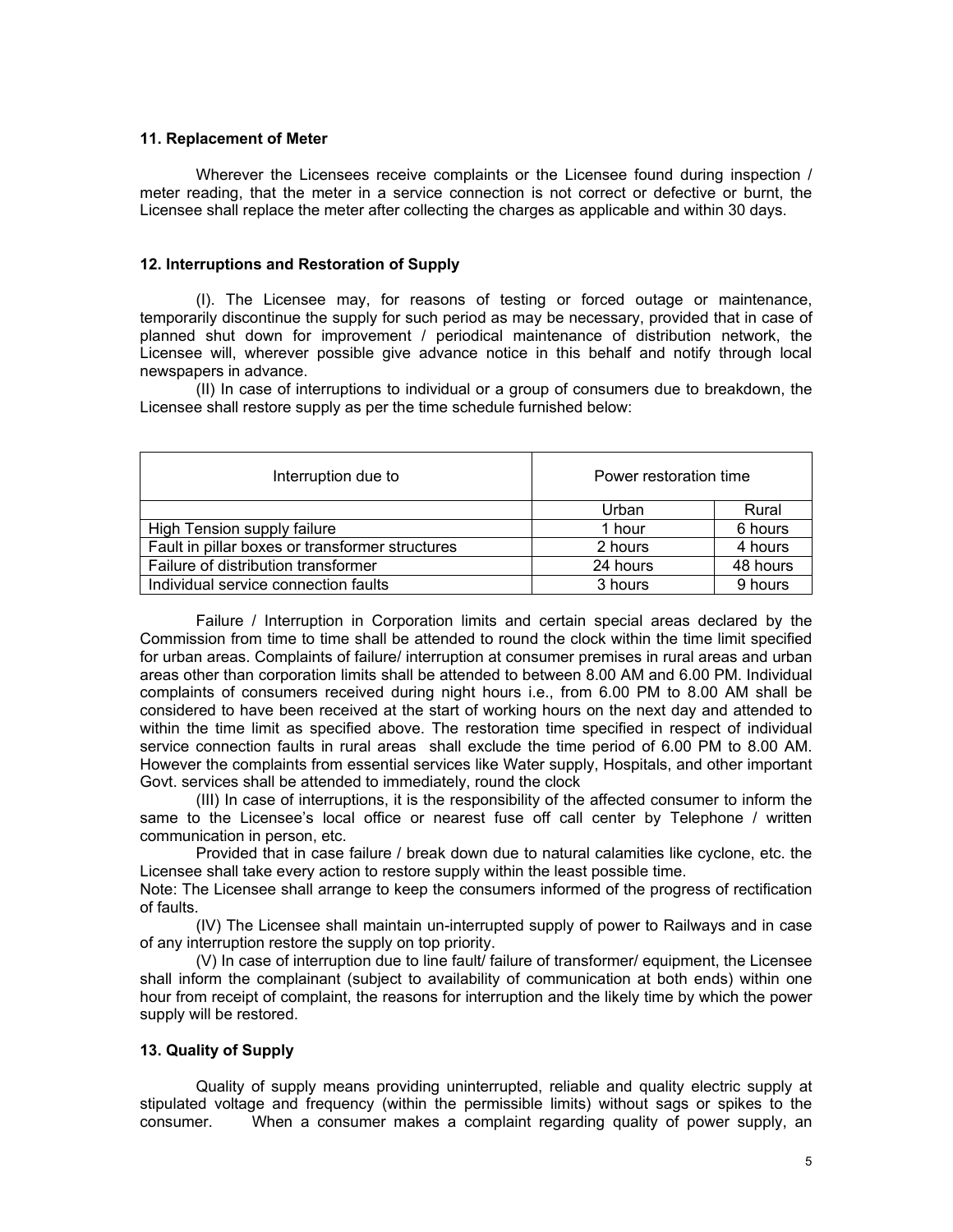authorized representative of the Licensee shall visit the consumer's premises within 48 hours of receipt of complaint and convey in writing within 10 days, the action proposed to be taken for attending to the complaint and the time by which it would be attended.

#### **14. Permissible Limits for Voltage and Frequency Variations**

The limits of permissible variations in voltages at various levels have to be fixed on the basis of existing network, spare capacity etc., and can always be improved with system improvements, capacity generation and various other related factors. Hence, even though the ideal situations would be different, the bandwidth of variations has to reflect the actual condition and has to be specified after periodical reviews. Accordingly, the Commission from time to time will order the permissible limits for voltage variations.

The frequency variations shall be governed by the National / State Grid Code and hence not specified under this regulation

#### **15. Voltage Complaints**

 The voltage complaints shall be attended to within 48 hours if no system upgradation is required. Wherever system upgradation is required to improve the status it shall be attended to within 180 days.

#### **16. Failure of Equipments**

The incidents such as failure of equipments, viz. failure of power transformer, breakers, measuring transformers, lightning arresters and capacitor banks would affect the distribution system causing aberrations, deviations in system voltage and frequency levels. The Licensees shall maintain the equipments as per the schedule of maintenance so as to minimise the failure rate and thereby increase the level of performance.

#### **17. Responding to Consumer's Complaint**

If any consumer makes a complaint in writing, the Licensee shall reply to the consumer within 10 days after receipt of the letter. In case the Licensee requires to visit the site or consult any other officer to give a comprehensive reply, the Licensee shall explain to the consumer as to why a substantive response cannot be sent immediately and intimate the name address and telephone number of the Licensee's employee dealing with the complaint.

 The Licensee shall also ensure that a substantive response is sent to the consumer within 20 days of receiving the complaint letter.

#### **18. Making and Keeping Appointments**

Wherever the Licensee make an appointment in writing to visit a consumer on a particular day, the Licensee shall keep such appointment. When the appointment has to be cancelled the Licensee shall give a 24 hours notice of its cancellation to the consumer.

#### **19. Grievance Handling**

 The Licensee shall make arrangement to receive complaints from consumers at appointed date and time at appropriate offices. This information shall be suitably made known to the consumers. The Licensee's representative shall receive the complaints on the appointed dates and time.

Wherever the Licensee is unable to comply with the above requirement, the Licensee shall inform the consumers, to the extent feasible, in advance giving reasons for the inability and the time when it will be complied with. In spite the above or due to failure to inform the cancellation, if a consumer turns up with a complaint on the appointed day and registers his presence, he is eligible for compensation at the specified rate.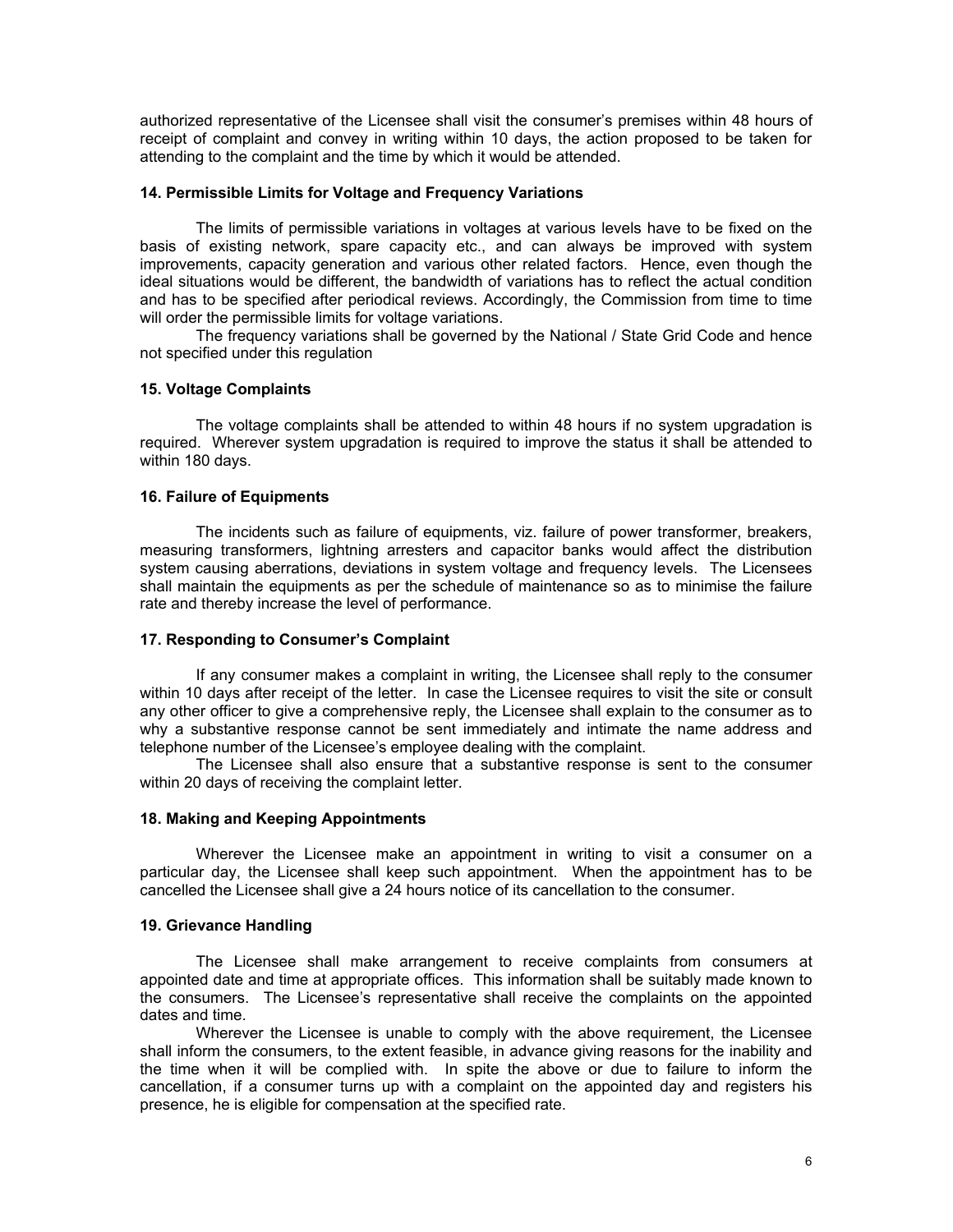#### **20. Handling of Complaints on Non-compliance**

 The Licensee is required to maintain standards of performance for supply of Electricity to all consumers in a manner prescribed. The time limit prescribed in these standards refer to the maximum time required to be taken to perform different activities of consumer service. It shall be the endeavour of the Licensee to provide best possible service well within time limits specified in these regulations.

- (i) The Licensee shall register every complaint made by a consumer whether orally or in writing regarding failure/meter board /service lines, payment of bills and other services relating to supply of power, in the registers exclusively maintained under the following categories:
	- $\triangleright$  Supply related complaints register
	- $\triangleright$  Meter related complaints register
	- $\triangleright$  Billing and payment related complaints register
- (ii) A unique number shall be allotted to each complaint and conveyed to the consumer. In case of complaints which are supply related and restoration of supply, authorized persons of Licensee shall prepare an acknowledgment slip in duplicate after attending to the complaint and get the consumer signature. Where the consumer refuses to sign the acknowledgment slip, the fact shall be recorded and a copy handed over to the consumer. As a measure of precaution and proof of having visited the consumer's service location, the Licensee's employee shall also record the meter reading of the respective service and any one of the adjoining service connection in the acknowledgement slip. The designated officer shall entertain any complaints from the consumer for non-compliance, only if the complaint is accompanied with a copy of acknowledgment slip. The Licensee shall ensure redressal of all complaints promptly
- (iii) Complaints in respect of supply of electricity, its metering, billing and payment thereof, shall be made at the offices specified by the Licensee. The Licensee shall publish through public notices, local News Paper, TV, Radio, printing in the bills and receipts etc., the name of the office(s) its address(s), telephone number where the consumer can lodge complaints. The phone services for recording complaints when outsourced by the Licensee, the phone numbers of such call centers shall be incorporated in electricity bills and also displayed at the concerned offices of the Licensee.
- (iv) The office where a complaint is registered shall dispose it and if any instruction/ sanction is to be obtained from higher authority, it shall be obtained by the complaint registering office. The higher authority may also directly communicate the decision. The complainant should not be required to approach such higher authority. Similarly in case an outsourced phone service is opted for, the complaint shall be forwarded to the concerned officer by such center itself and the Licensee shall ensure proper compliance by the outsourced service, including posting of its officers at such centers to streamline responses.
- (v) Complaints against non-registration of complaints and failure to perform within the time limits and/or to meet the performance targets, as specified in this regulation, shall be made to the concerned officers of the Licensee. The Licensee shall nominate the officers to whom the consumers can lodge their complaints initially and also the next level higher officer.
- (vi) In case a consumer is not satisfied with the disposal of the complaint even after taking the issue at the higher level, the consumer can approach the consumer grievance redressal forum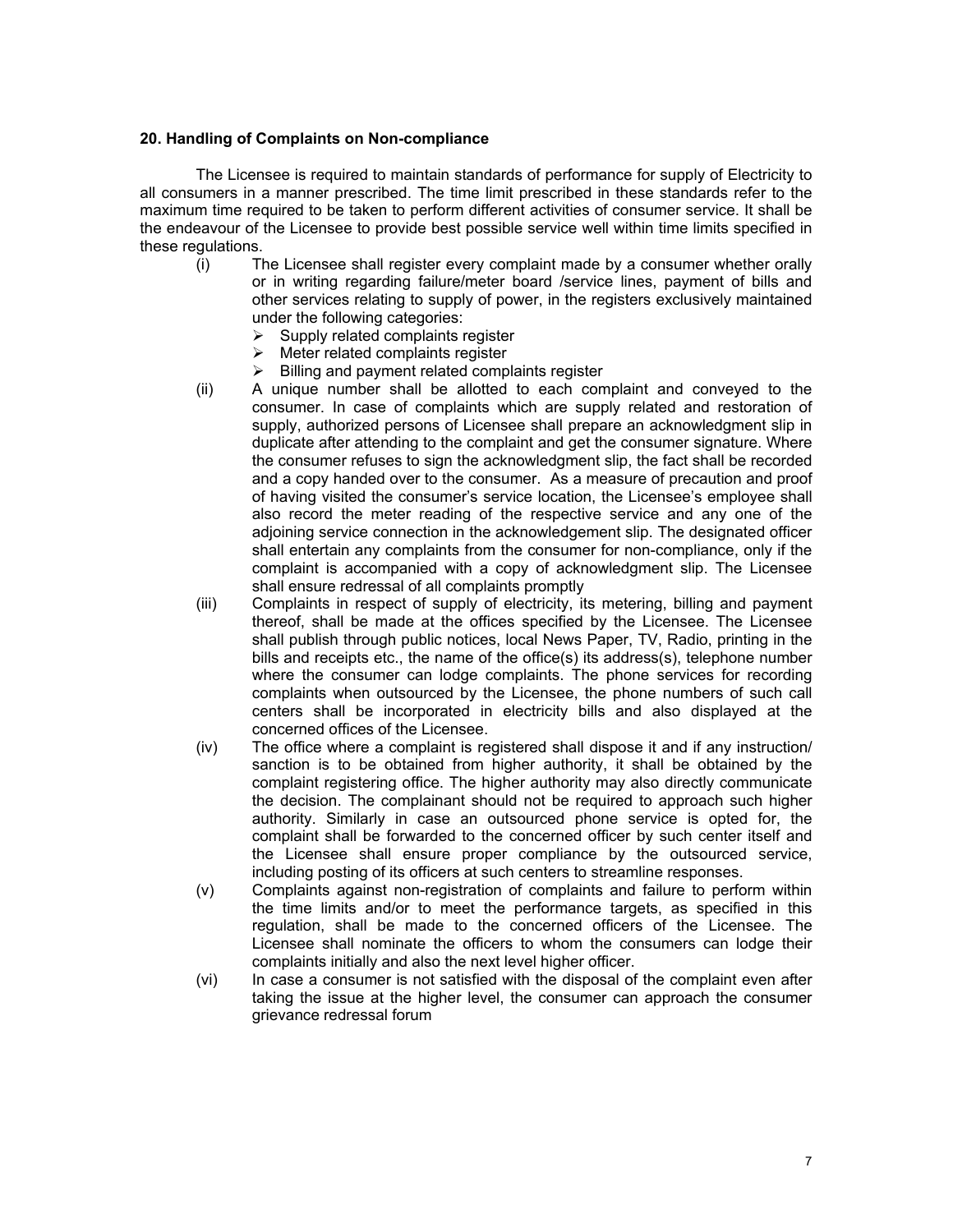#### **21. Compensation**

 The Licensee is expected to achieve the performance prescribed. If a Licensee fails to meet the standards specified for various service areas, the affected consumer is entitled for compensation by the Licensees as stipulated in the Act. The compensation payables are as follows:

| S.No.          | Events                               | Compensation payable                         |  |
|----------------|--------------------------------------|----------------------------------------------|--|
| 1              | Duty to give supply on request       | Rs.100/- per day of delay subject to         |  |
|                | a) New Service connection            | maximum of Rs.1000/-                         |  |
|                | b)<br><b>Additional Load</b>         |                                              |  |
|                | <b>Temporary Supply</b><br>C)        |                                              |  |
|                | Shifting of service connection<br>d) |                                              |  |
|                | Transfer of service connection<br>e) |                                              |  |
|                | Change of tariff                     |                                              |  |
| 2              | Complaints in billing                | Rs.150/- for non-reply within<br>the         |  |
|                |                                      | period.                                      |  |
| 3              | Replacement of meters                | Rs.100/- for each day of delay subject       |  |
|                |                                      | to a maximum of Rs.1000/-                    |  |
| 4              | Interruption of supply               | Rs.50/- for each six hours (or part          |  |
|                |                                      | thereof) of delay in restoration of          |  |
|                |                                      | supply subject to a maximum of               |  |
|                |                                      | Rs.2000/-                                    |  |
| 5              | Voltage fluctuations and complaints  | Rs.250/- for failure to visit or convey      |  |
|                |                                      | findings within the stipulated period        |  |
| 6              | Responding to consumer's complaints  | Rs.25/- for each day of delay subject        |  |
|                |                                      | to a maximum of Rs.250/-                     |  |
| $\overline{7}$ | Making and keeping appointments      | for<br>Rs.50/-<br>failure<br>of<br>keeping   |  |
|                |                                      | appointment                                  |  |
| 8              | Grievance handling                   | Rs.50/-<br>failure<br>of<br>for<br>grievance |  |
|                |                                      | handling                                     |  |

#### **22. Procedure for Payment of Compensation**

The claim for compensation shall be dealt with in the following manner

**I. Automatic-** This mode of payment requires the Licensee to pay the compensation amount to the affected consumer automatically, following the non-compliance to a particular standard in the next billing cycle through credit entry in the consumption bill

**II. Upon claim:** An aggrieved consumer has the right to claim the compensation for noncompliance of the standards if the Licensee fails to pay the compensation in the next billing period by representing to the designated employee of the Licensee.

#### **23. Level of Performance**

The standards specified in previous clauses set the levels of performances, which the Licensees are required to achieve in specific service areas. In order to assess the overall performance level of the Licensee, the following targeted performances in individual areas are specified: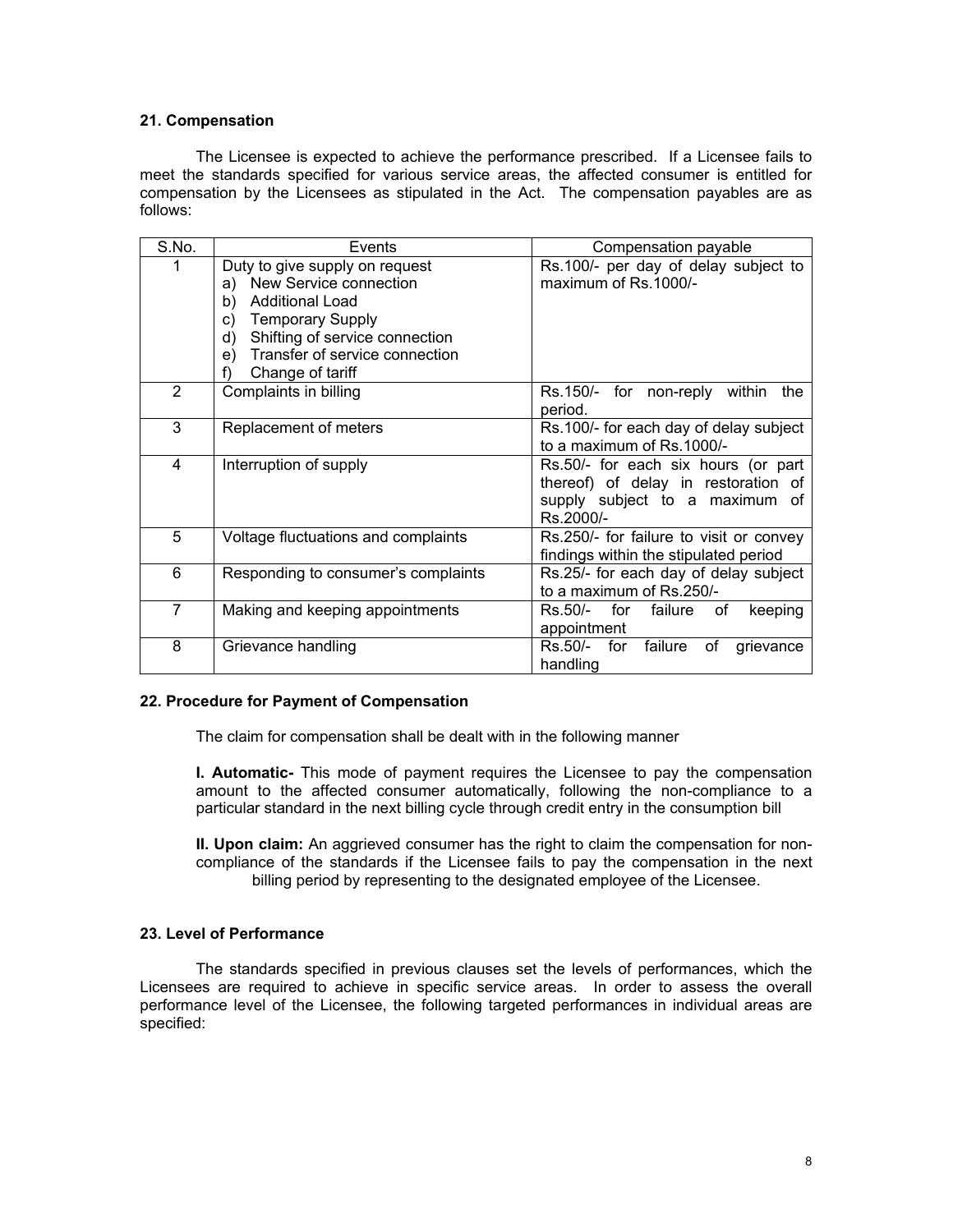| SI. No.        | Service area covered under this standard   | Targeted performance within the<br>stipulated period |  |
|----------------|--------------------------------------------|------------------------------------------------------|--|
| 1              | Restoration of supply during interruption  | Licensee shall achieve 75% of the                    |  |
|                | due to HT break down, fault in pillar box  | standards specified.<br>Out of<br>the                |  |
|                | transformer structure and fault in<br>Ωr   | balance, 20% shall be achieved within                |  |
|                | individual service connections             | 24 hours from the time of complaint.                 |  |
| $\overline{2}$ | Replacement of<br>Distribution<br>failed   | 95%                                                  |  |
|                | <b>Transformers</b>                        |                                                      |  |
| 3              | Giving new supply / additional load        | 95%                                                  |  |
| 4              | Refund of balance deposit in temporary     | $90\%$                                               |  |
|                | supply                                     |                                                      |  |
| 5              | Shifting of service                        | 95%                                                  |  |
| 6              | Change of Tariff                           | 95%                                                  |  |
| 7              | Transfer of service connection             | 95%                                                  |  |
| 8              | Complaints in billing                      | 95%                                                  |  |
| 9              | Replacement of meters                      | 95%                                                  |  |
| 10             | Voltage fluctuation and voltage complaints | 90%                                                  |  |
| 11             | Responding to consumer complaints<br>90%   |                                                      |  |
| 12             | Making and keeping appointments            | 95%                                                  |  |
| 13             | Grievances handling                        | 100%                                                 |  |

#### **24. Information on Standard of Performance**

The Licensees shall furnish the information on the level of performances achieved, number of cases in which compensations were paid and the aggregate amount of compensation paid, once in six months in the format prescribed as per sub-section (1) of section 59 of the Act, so as to facilitate the Commission to approve the same for publication by the Licensee as per sub-section (2) of section 59 of the Act.

## **25. Service Reliability**

Reliability of the distribution system operated by the distribution Licensee shall be computed on the basis of number and duration of interruptions in a year. Reliability standards shall be judged by two indices namely Consumer's average interruption frequency index (CAIFI), Consumer's average interruption duration index (CAIDI)

Each Distribution Licensee shall formulate a suitable model on the basis of his geographical spread of the network to reveal the reality of the situation on the above two indices and set standards of performance . The model shall be got approved by the Commission and can be distinct for each Licensee.

#### **26. Regulation to be read with Supply Code, Distribution Code, etc.,**

- (1) As these Regulations are intended to enforce quality, continuity and reliability of service, these Regulations shall be read along with Supply code, Distribution code, Grid code and other relevant provisions of the Act, Rules and Regulations made there under pertaining to supply and consumption of Electricity.
- (2) Where any of the provisions in these Regulations is found to be inconsistent with those of the Act, Rules or Regulations made there under, not withstanding such inconsistency, the remaining provisions in these regulations shall remain operative.
- (3) Where any dispute arises as to the applications or interpretations of any provisions of these regulations, it shall be referred to the Commission whose decision shall be final and binding on the parties concerned.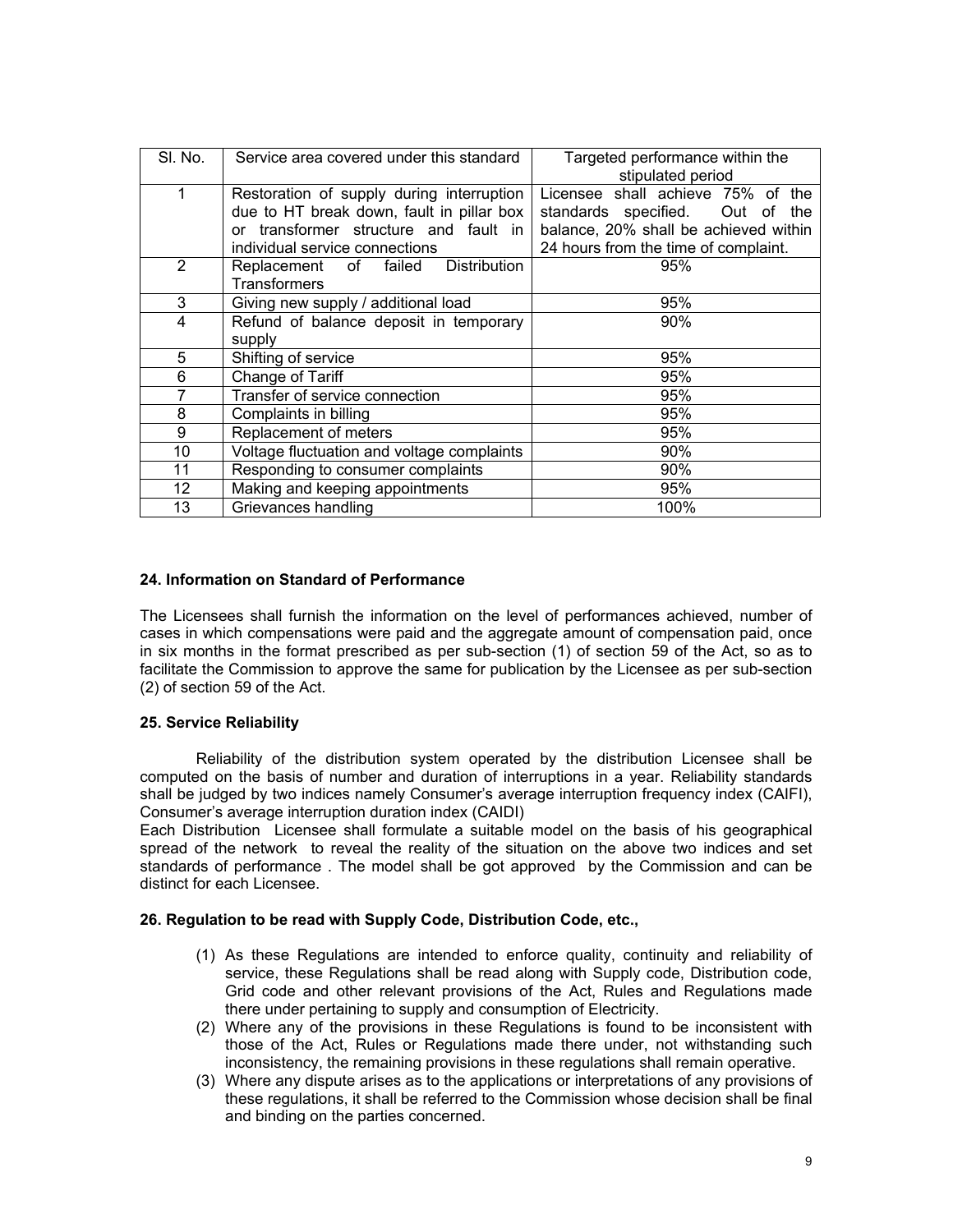## **27. Exemption**

- I. The Commission may relax adherence by the Licensee to any specific standard of performance during force majeure condition such as War, Mutiny, Civil commotion, riot, Flood, Cyclone, Storm, Lightning, Earth Quake, Grid Failure and Strike / Curfew, Lock out, Fire affecting the Licensee's installations and activities and also under wind or rainy conditions where safety of electrical equipment and personnel is not possible.
- II. Commission under specific circumstances may relax provisions of Regulations in general or in specific cases for the period specified in these Regulations.

#### **28. Power to Remove Difficulties**

- I. If any difficulty arises in giving effect to any of the provisions of these Regulations, the Commission may, by general or special order, direct the Licensee to do anything not being inconsistent with the provisions of the Act, which appears to it to be necessary or expedient for the purpose of removing the difficulties.
- II. The Licensee may make an application to the Commission and seek suitable orders to remove any difficulty that may arise in implementation of these Regulations.

#### **29. Savings.**

Nothing contained in these Regulations shall affect the rights and privileges of the consumers under any other law including the Consumer Protection Act 1986 (Act 68 of 1986)